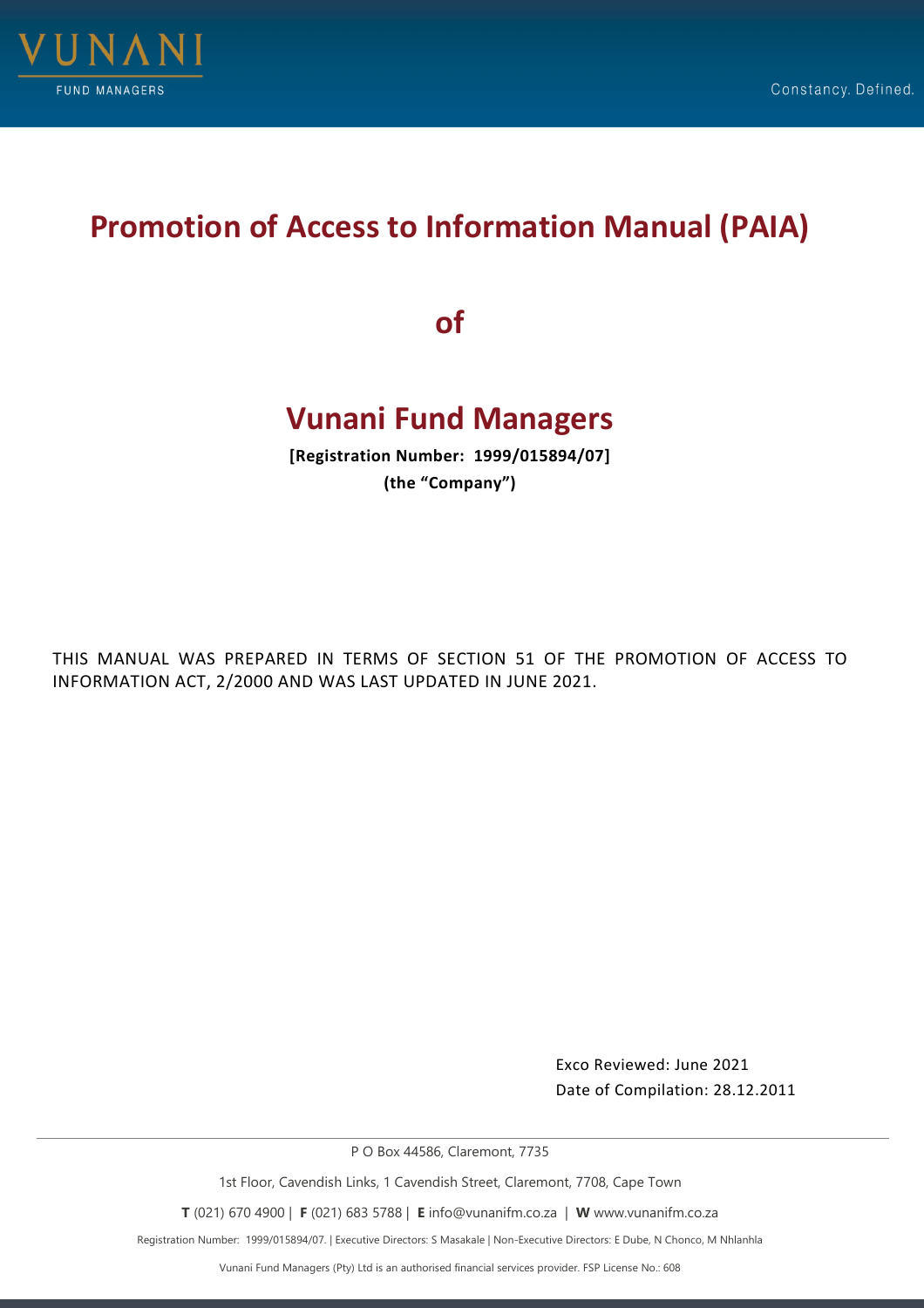

# **TABLE OF CONTENTS**

| 1.  |  |  |  |  |
|-----|--|--|--|--|
| 2.  |  |  |  |  |
| 3.  |  |  |  |  |
| 4.  |  |  |  |  |
| 5.  |  |  |  |  |
| 6.  |  |  |  |  |
| 7.  |  |  |  |  |
| 8.  |  |  |  |  |
| 9.  |  |  |  |  |
| 10. |  |  |  |  |
| 11. |  |  |  |  |
| 12. |  |  |  |  |
| 13. |  |  |  |  |
|     |  |  |  |  |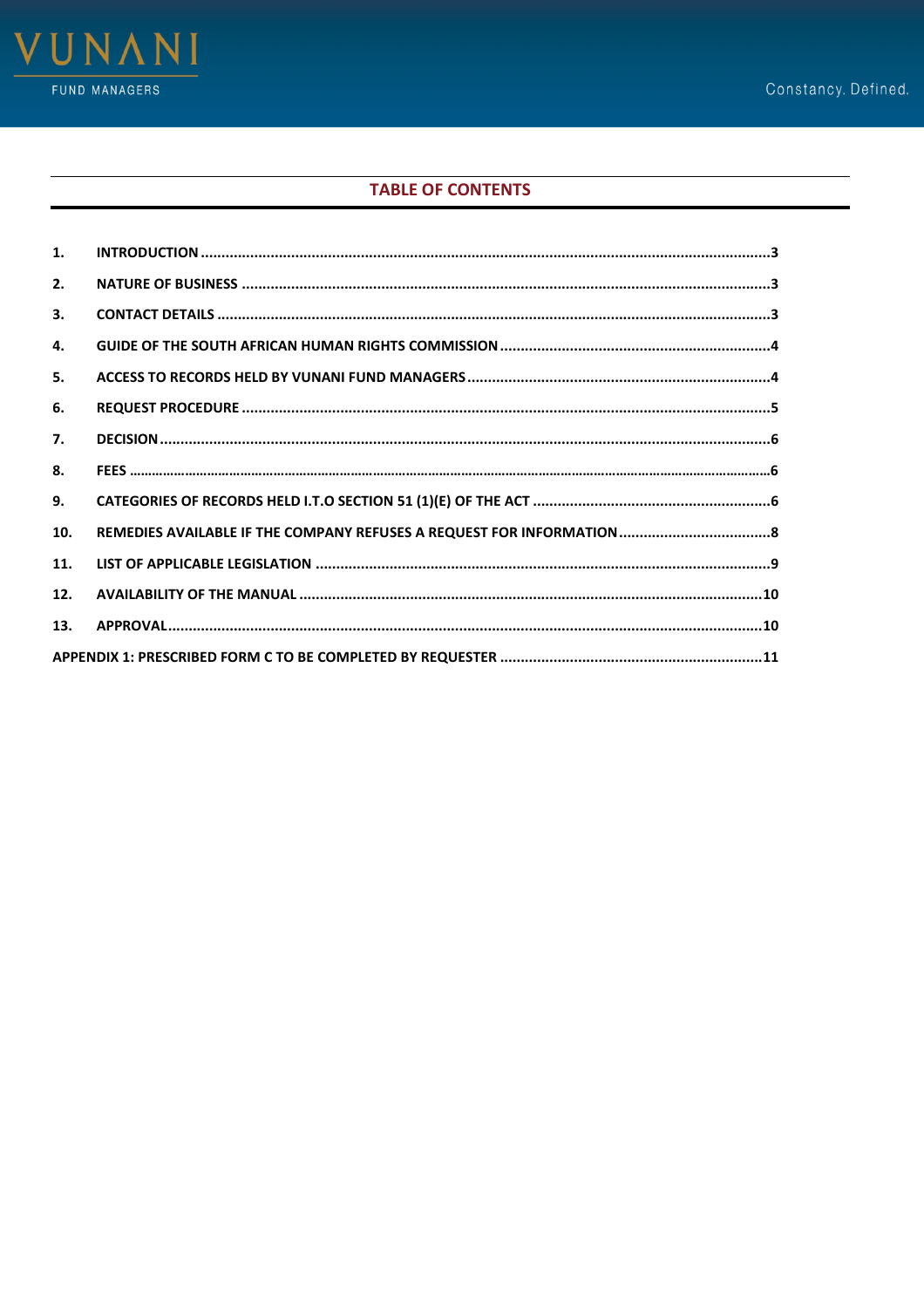

## <span id="page-2-0"></span>**Introduction**

The promotion of Access to Information Act, 2000 (the "Act") gives third parties the right to approach private bodies and the government to request information held by them, which is required in the exercise and/or protection of any rights. On request, the private body or government is obliged to release such information unless the Act expressly states that the records containing such information may or must not be released. This manual informs requestors of procedural and other requirements which a request must meet as prescribed by the Act.

## <span id="page-2-1"></span>**Nature of Business**

Vunani Fund Managers (Pty) Ltd conducts business as an Investment Manager and is an authorised Financial Services Provider in terms of the Financial Advisory and Intermediary Services Act, 37 of 2002

# <span id="page-2-2"></span>**Contact Details (Section 51(1)(a))**

| Name of body                      | $\ddot{\phantom{a}}$ | Vunani Fund Managers (Pty) Ltd                 |
|-----------------------------------|----------------------|------------------------------------------------|
| <b>Chief Executive Officer</b>    | ÷                    | Snowy Masakale                                 |
| <b>Information Officer</b>        | :                    | Kirsten Elvin-Jensen (Chief Operating Officer) |
|                                   | $\ddot{\phantom{a}}$ | E-mail - kirstenej@vunanifm.co.za              |
|                                   | $\ddot{\phantom{a}}$ | Tel - +27 (0)21 670 4993                       |
| <b>Deputy Information Officer</b> | $\ddot{\cdot}$       | Vuyiseka Kulati (Compliance Officer)           |
|                                   | ÷                    | compliance@vunanifm.co.za                      |
|                                   | ÷                    | Tel - +27 (0)21 670 4980                       |

The Information Officer and Deputy Information Officer can also be contacted at:

<span id="page-2-3"></span>

| <b>Physical Address</b> |                      | 1 <sup>st</sup> Floor, Cavendish Links |
|-------------------------|----------------------|----------------------------------------|
|                         |                      | 1 Cavendish Street                     |
|                         |                      | Claremont                              |
|                         |                      | 7708                                   |
|                         |                      |                                        |
| <b>Postal Address</b>   | $\ddot{\phantom{a}}$ | PO Box 44586                           |
|                         |                      | Claremont                              |
|                         |                      | 7735                                   |
| <b>Telephone Number</b> | $\ddot{\phantom{a}}$ | +27 21 670 4900                        |
| <b>Facsimile Number</b> | $\ddot{\phantom{a}}$ | +27 21 683 5788                        |
|                         |                      |                                        |
| <b>Email address</b>    | :                    | info@vunanifm.co.za                    |
| Website                 | :                    | www.vunanifm.co.za                     |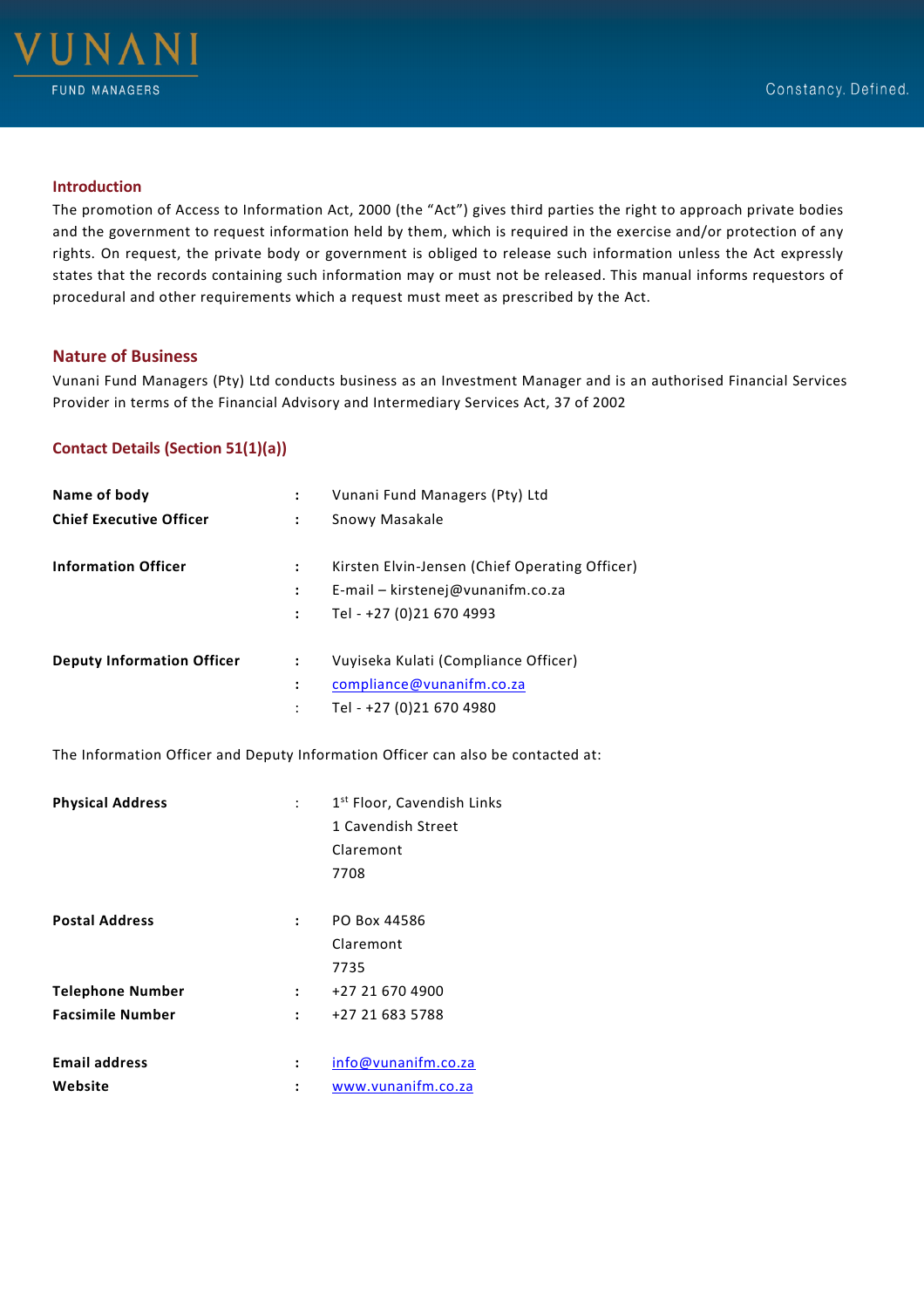

# **Guide of the South African Human Rights Commission**

A guide to the Act (as contemplated under section 10 of the Act) is available from the South African Human Rights Commission. The guide contains such information as may reasonably be required by a person who wishes to exercise any right contemplated in the Act. Any enquiries regarding this guide and its contents should be directed to:

The South African Human Rights Commission ("SAHRC"): PAIA Unit (the Research and Documentation Department)

| Telephone                  |   | +27 11 877 3600                       |
|----------------------------|---|---------------------------------------|
| Website                    |   | www.sahrc.org.za                      |
| E-mail                     | ÷ | PAIA@sahrc.org.za / info@sahrc.org.za |
| Deputy Information Officer |   | Mr Tshepang Sebulele                  |
| Telephone Number           |   | +27 11 877 3645                       |
| E-mail                     |   | tsebulela@sahrc.org.za                |

#### <span id="page-3-0"></span>**Information Regulator**

The Protection of Personal Information Act, 2013 (POPIA Act) aims to promote the protection of personal information processed by public and private bodies by, among others, introducing certain conditions for the lawful processing of personal information so as to establish minimum requirements for the processing of such information.

The Information Regulator is, among others, empowered to monitor and enforce compliance by public and private bodies with the provisions of the POPIA Act as well as the Promotion of Access to Information Act **with effect from 1 July 2021**.

| Website                 |            | https://www.justice.gov.za/inforeg/contact.html |
|-------------------------|------------|-------------------------------------------------|
| <b>Physical Address</b> |            | JD House<br>27 Stiemens Street, Braamfontein    |
|                         |            | Johannesburg, 2001                              |
| General enguiries Email | $\sim 100$ | inforeg@justice.gov.za                          |
| <b>Complaints Email</b> | ÷          | complaints.IR@justice.gov.za                    |

# **Access to Records held by Vunani Fund Managers**

Records held by Vunani Fund Managers (Pty) Ltd ("the Company") may be accessed on request only once the requirements for access have been met. A requester is any person making a request for access to a record of the Company and in this regard, the Act distinguishes between two types of requesters: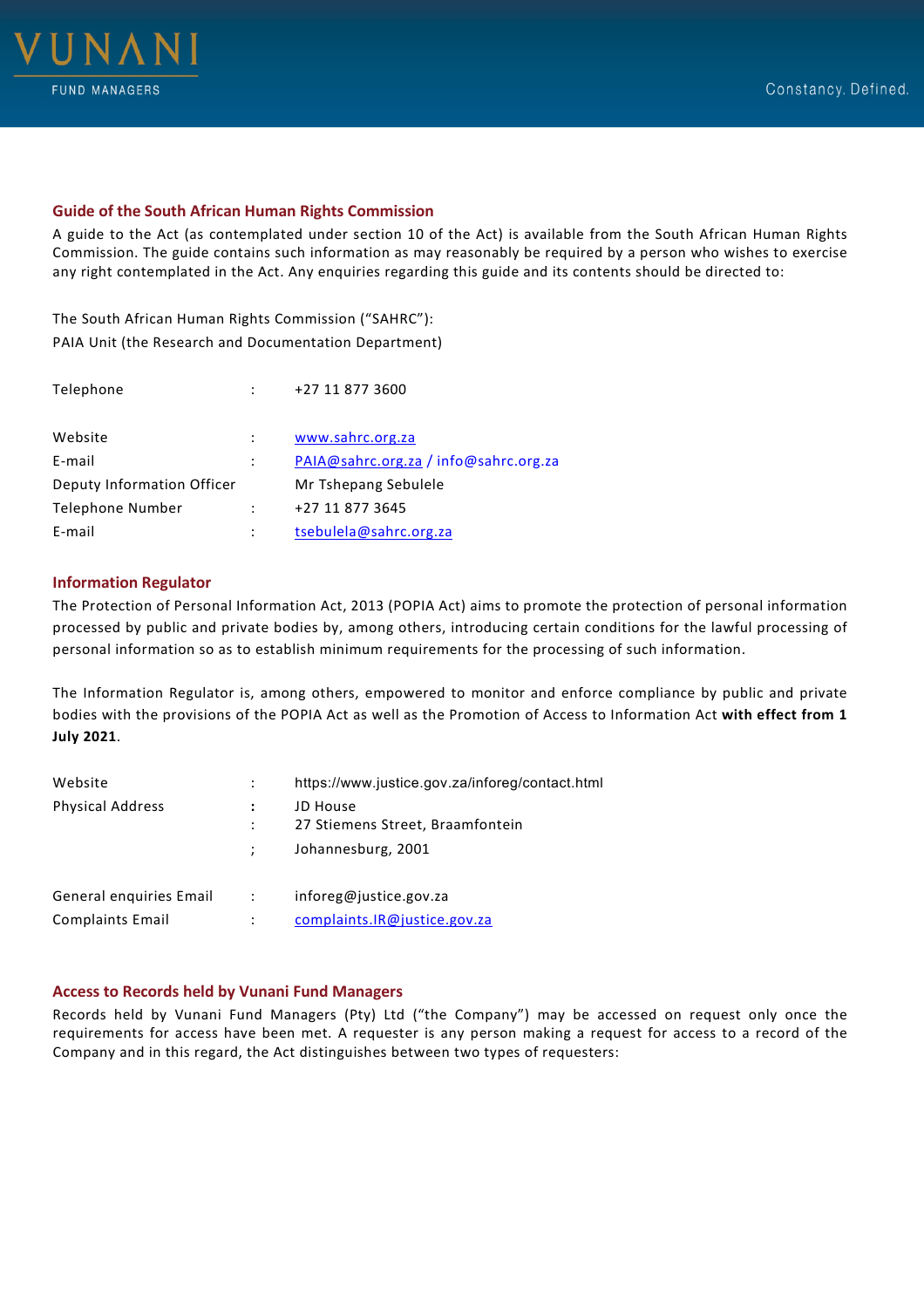

#### **Personal Requester**

A personal requester is a requester who is seeking access to a record containing personal information about the requester. Subject to the provisions of the Act and applicable law, the Company will provide the requested information, or give access to any record with regard to the requester's personal information.

#### **Other Requester**

This requester (other than a personal requester) is entitled to request access to information pertaining to third parties. However, the Company is not obliged to grant access prior to the requester fulfilling the requirements for access in terms of the Act. The prescribed fee for reproduction of the information requested may be charged by the Company.

#### <span id="page-4-0"></span>**Request Procedure**

A requester must comply with **all** the procedural requirements contained in the Act relating to a request for access to a record.

A requester must complete the prescribed form enclosed herewith in Appendix 1 and submit same as well as payment of a request fee and a deposit, if applicable to the information officer, see contact details above. .

The prescribed form (Annexure A) must be filled in with enough detail to at least enable the information officer to identify:

- The record or records requested.
- The identity of the requester.
- What form of access is required; and
- The postal address or e-mail address of the requester.

A requester must state that he or she requires the information in order to exercise or protect a right, and clearly state what the nature of the right is so to be exercised or protected. The requester must also provide an explanation of why the requested record is required for the exercise or protection of that right.

The Company will process a request within 30 days, unless the requestor has stated special reasons which would satisfy the information officer that circumstances dictate that a shorter time period is appropriate.

The requester shall be informed in writing whether access has been granted or denied. If, in addition, the requester requires the reasons for the decision in any other manner, he or she must state the manner and the particulars so required.

If a request is made on behalf of another person, the requester must then submit proof of the capacity in which the requester is making the request to the satisfaction of the information officer.

If an individual is unable to complete the prescribed form because of illiteracy or disability, such a person may make the request orally to the information officer.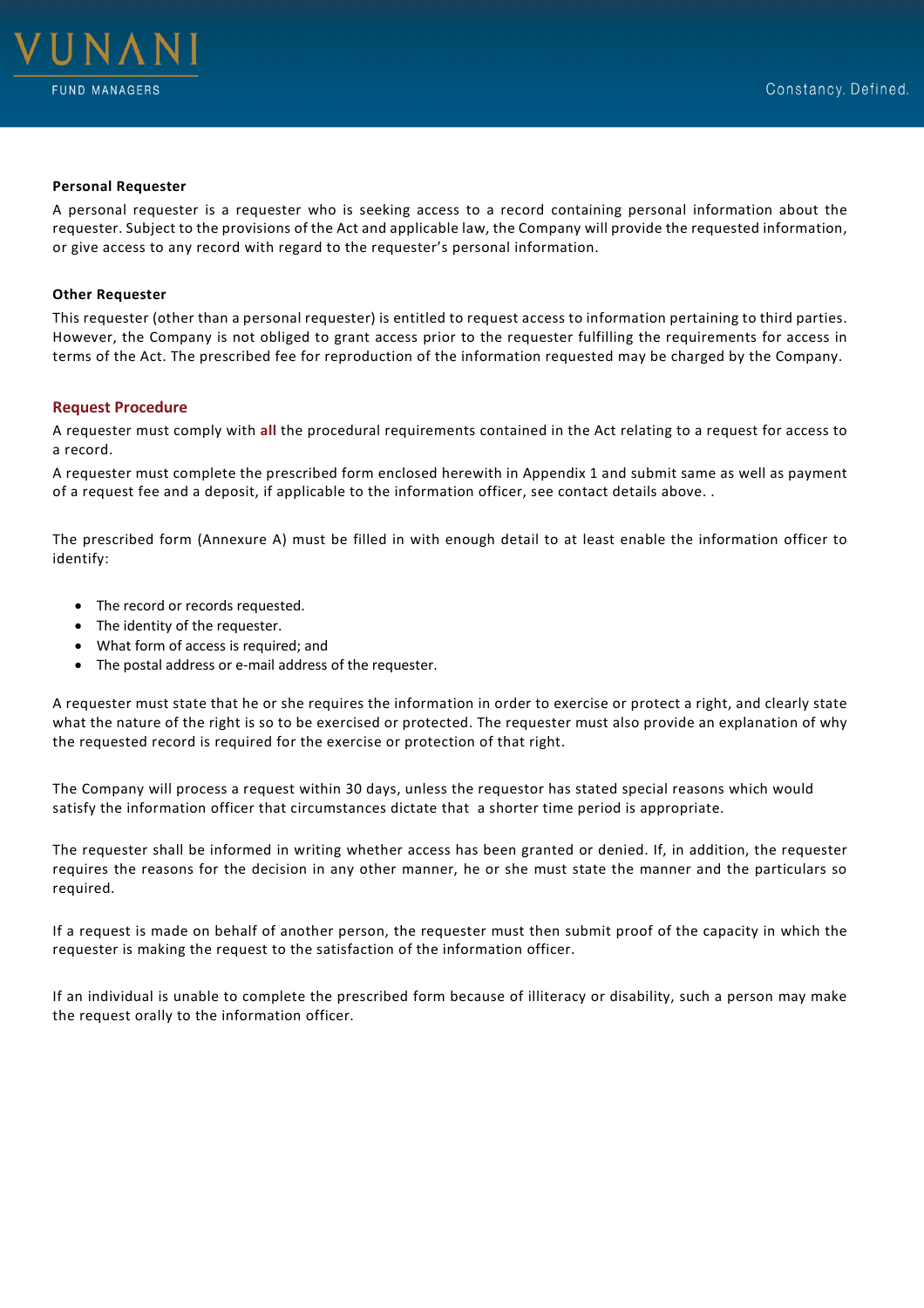

#### <span id="page-5-0"></span>**Decision**

The Company will, within 30 days of receipt of a request, decide whether to grant or decline a request and give notice with reasons (if required) to that effect.

The 30-day period within which the Company has to decide whether to grant or refuse a request, may be extended for a further period of not more than 30 days if the request is for a large quantity of information, or the request requires a search for information held at another office of the Company (other than the head office) and the information cannot reasonably be obtained within the original 30 day period. The information officer will notify the requester in writing should an extension be necessary.

# <span id="page-5-1"></span>**Prescribed Fees (section51(1)(F))**

A requester who seeks access to a record containing personal information about the requestor is not required to pay a request fee.

Every other requester, who is not a personal requestor, whose request for access to a record has been granted must pay the required request fee, for reproduction, search, and preparation, and for any time reasonably required in excess of the prescribed hours (six) to search for and prepare records for disclosure as prescribed from time to time.

• A copy of the fee schedule is available on the website of the SAHRC at [www.sahrc.org.za.](http://www.sahrc.org.za/)

When a request is received by the information officer of the Company, the information officer shall by notice require the requester, other than a personal requester, to pay the prescribed request fee (if any), before further processing of the request.

If in the opinion of the information officer a search for the record is necessary and the preparation of the record for disclosure, including arrangement to make it available in the requested form, requires more than the six hours prescribed in the regulations for this purpose, the information officer shall notify the requester to pay as a deposit, a portion (no more than one third) of the access fee which would be payable if the request is granted.

The information officer shall withhold a record until the requester has paid the fee or fees as indicated.

If a deposit has been paid in respect of a request for access, which is refused, then the information officer shall repay the deposit to the requester.

# <span id="page-5-2"></span>**Categories of Records held section 51 (1)(E) of the Act:**

This section of the manual sets out the subject and categories of records held by the Company. The inclusion of any subject or category of records should not be taken as an indication that records falling within those subjects and/or categories will be made available under the Act. More specifically, certain grounds of refusal as stipulated in the Act may be applicable to a request for such records.

Records that are available without having to submit a request in terms of PAIA:

#### Product Information

- Fund Fact Sheets
- Monthly and Quarterly commentary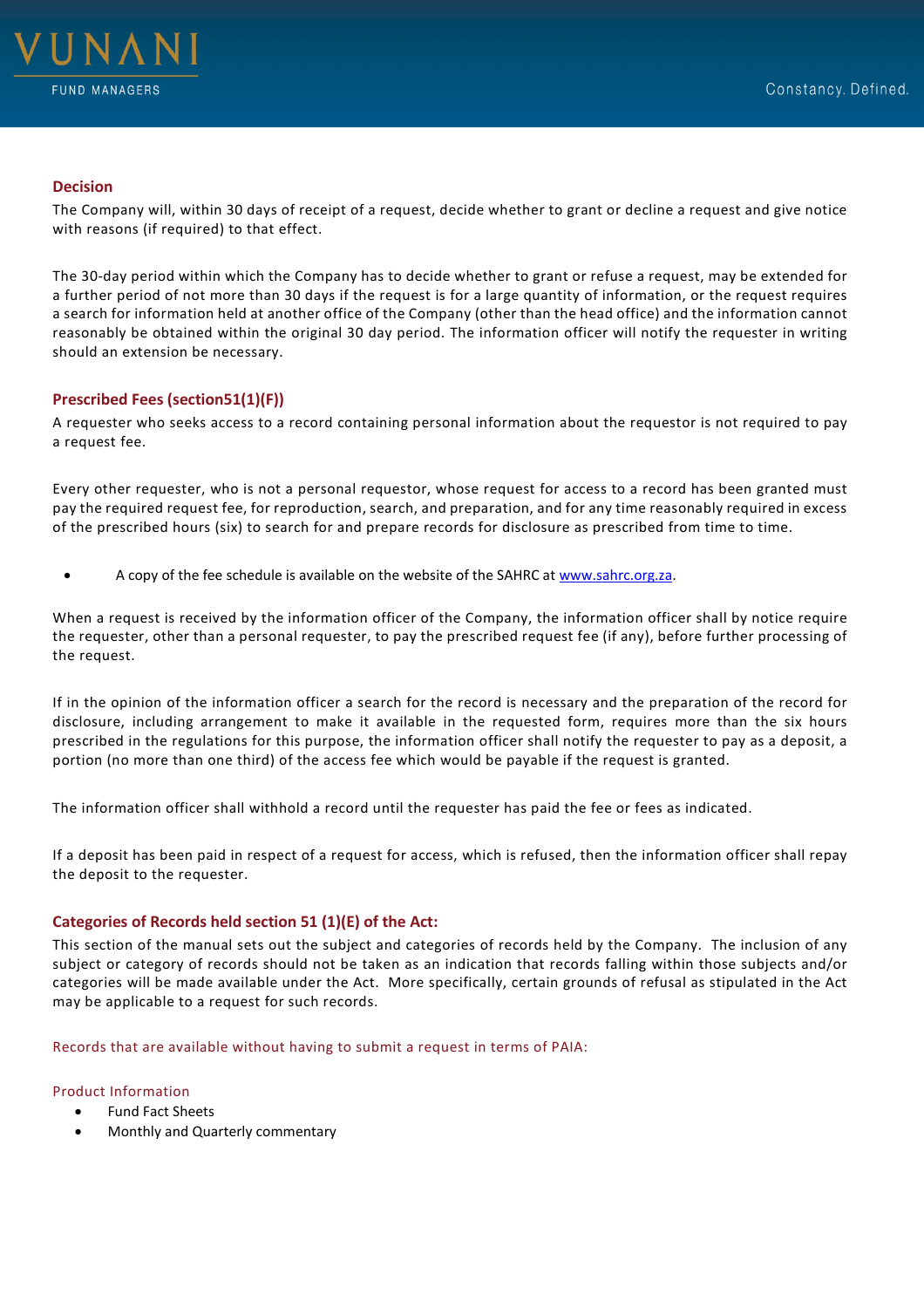

#### Records that must be requested in terms of PAIA:

#### Company Secretarial

- Documents of incorporation.
- Memorandum and Articles of Association.
- Minutes of Board of Directors meetings.
- Records relating to the appointment of directors/ auditor / secretary public officer and other officers.
- Share Register.
- Other Statutory records and registers.

#### Finance

- Financial reports, Annual Financial statements and other accounting records.
- Tax Records, including Tax clearance certificates.
- Banking details and statements
- Electronic banking records.
- Asset Register.
- Invoices.
- Insurance records
- Audit reports and documentation
- Workplace Skills Plan

# Tax Records

- PAYE, SDL (skills development levies), UIF Records, including computations, returns and payment details.
- Documents issued to employees for income tax purposes.
- Records of payments made to SARS on behalf of employees.
- Income Tax and Provisional Tax
- All other statutory compliances:
- VAT records, including computation, returns and payment or refund details.
- Regional Services Levies
- Workmen's Compensation

## Personnel documents and records:

- Employment contracts / Letter of appointment.
- Employment Equity Plan.
- Medical Aid records
- Retirement fund records
- MIE, verification records
- Biometric, fingerprint records
- CCTV footage
- Copies of staff qualifications, curriculum vitae, identity documents.
- Disciplinary codes, policies, procedures and records.
- HR policies and procedures.
- Leave records
- Salary records.
- SETA records
- Training records.
- Training Manuals.
- Internal policy and procedure records.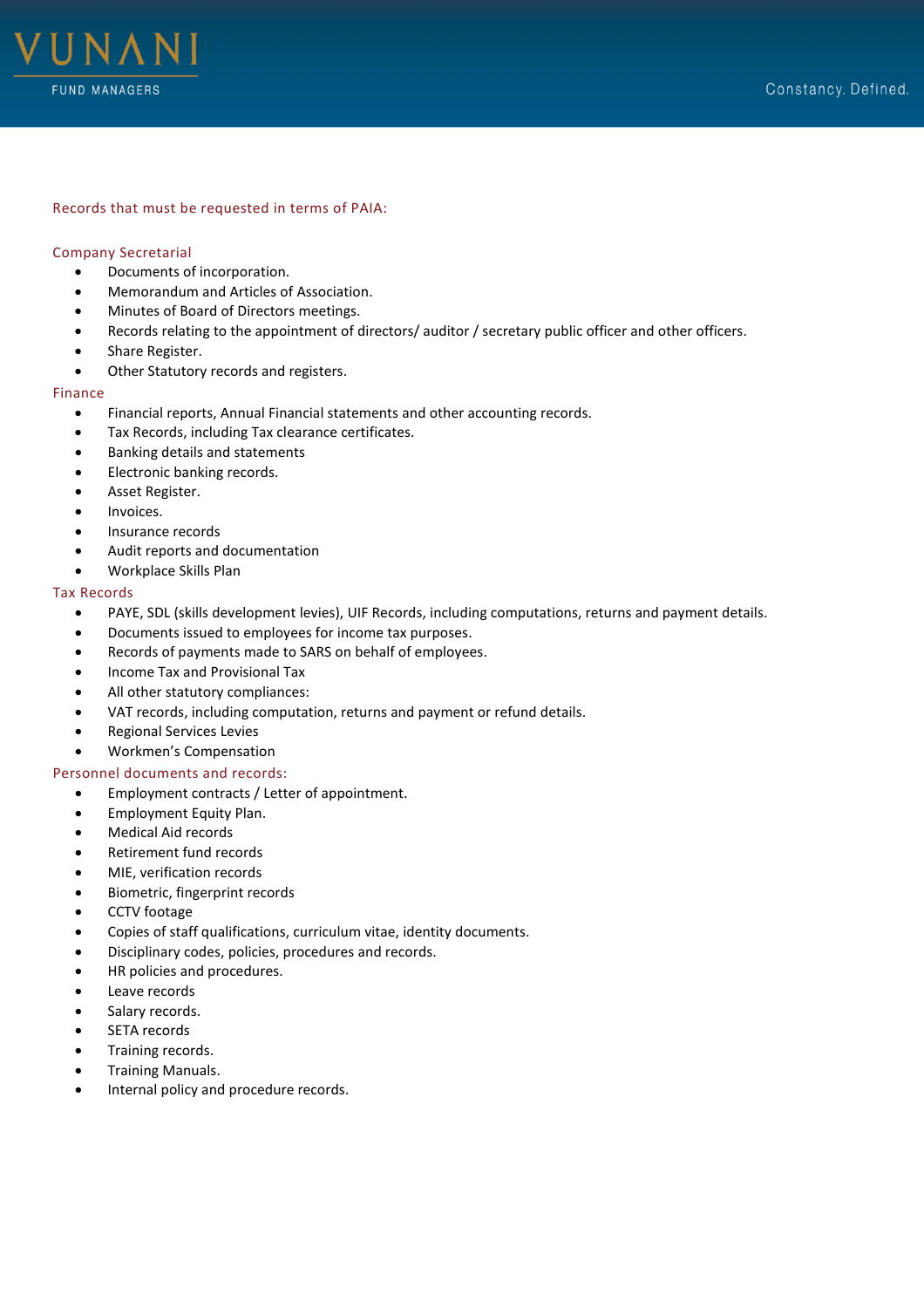



#### Product Information

- Fund Fact Sheets
- Monthly and Quarterly commentary

#### Other Party Records

• Records held by the Company pertaining to other parties (i.e. clients), including but not limited to correspondence, contractual and transactional records and FICA documentation.

## Legal and Compliance

- All applicable contracts, service level agreements and mandates.
- FICA documentation.
- Records in terms of FAIS and FICA legislation.
- Records in terms of other applicable legislation.

#### **Mandatory / Main grounds for refusal include but are not limited to:**

- Information for the protection of the privacy of individuals.
- Information for the protection of commercial information and confidential information of third parties.
- Commercial and research information of the company (i.e. trade secrets, technical information which disclosure could likely cause harm to the financial or commercial interests of the company or a third party)
- Information disclosed in confidence by a third party to Vunani Fund Managers
- Mandatory protection of confidential information of third parties if it is protected in terms of any agreement.
- Mandatory protection of records, which would be regarded as privileged in legal proceedings.
- Requests for information that are clearly frivolous or vexatious, or which involve an unreasonable diversion of resources shall be refused.

# <span id="page-7-0"></span>**Remedies available if the Company refuses a Request for Information.**

#### **Internal Remedies**

The Company does not have internal appeal procedures. As such, the decision made by the information officer pertaining to a request is final, and requestors will have to exercise such external remedies at their disposal if a request is refused, and the requestor is not satisfied with the response provided by the information officer.

#### **External Remedies**

A requestor that is dissatisfied with the information officer's refusal to disclose information, may within 30 days of notification of the decision, apply to a court for relief. Likewise, a third party dissatisfied with the information officer's decision to grant a request for information, may within 30 days of notification of the decision, apply to a court for relief. For purposes of the Act, courts that have jurisdiction over these applications are the Constitutional Court, the High Court or another court of similar status.

Post 1 July 2021, complaints will be dealt with by the Information regulator, see contact details above. The Information Regulator has issued draft regulation for comments, which include lodging of complaints to information regulator, this will be expanded upon once gazetted.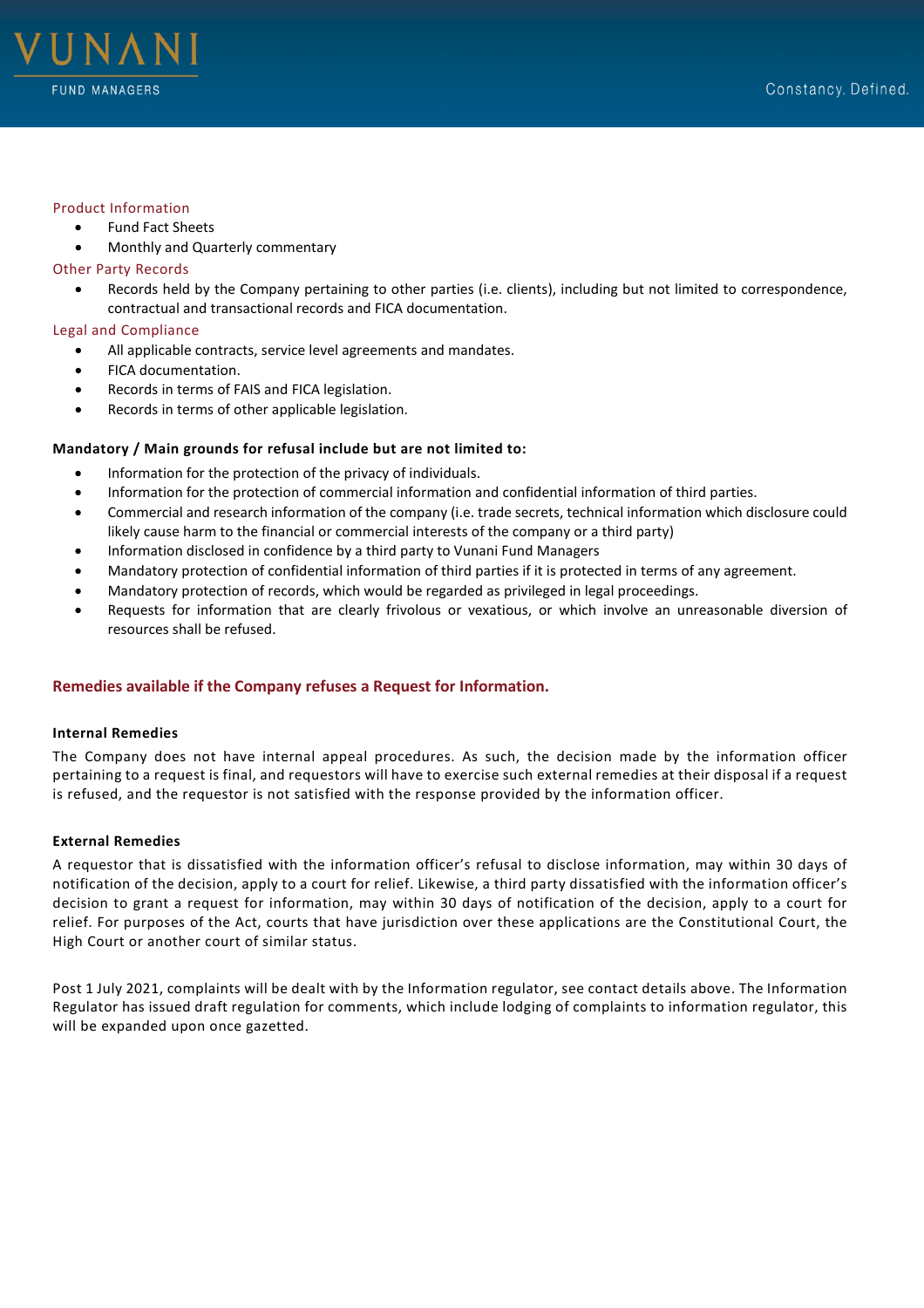

# <span id="page-8-0"></span>**List of Applicable Legislation (section 51 (1) (C) )**

- Basic Conditions of Employment Act 57 of 1997
- Broad-based Black Economic Empowerment Act 53 of 2003 and Financial Sector Charter
- Collective Investment Schemes Control Act 45 of 2002
- Companies Act 71 of 2008
- Compensation for Occupational Injuries and Diseases Act 130 of 1993
- Copyright Act 98 of 1978
- Disaster Management Act of 2002
- Electronic Communications Act 36 of 2005
- Electronic Communications and Transactions Act 25 of 2002
- Employment Equity Act 55 of 1998
- Financial Advisory and Intermediary Services Act 37 of 2002
- Financial Institutions (Protection of Funds) Act 28 of 2001
- Financial Intelligence Centre Act 38 of 2001
- Financial Sector Regulation Act 9 of 2017
- Financial Services Ombud Schemes Act 37 of 20014
- Financial Markets Act 19 of 2012
- Foreign Account Tax Compliance Act
- Income Tax Act 58 of 1962 & Tax Administration Laws Amendment Bill
- Labour Relations Act 66 of 1995
- Occupational Health and Safety Act 85 of 1993
- Regulation of Interception of Communications and Provision of Communication-Related
- Prevention of Organised Crime Act 121 of 1998
- Prevention and Combating of Corrupt Activities Act 12 of 2004
- Promotion of Access to Information Act 2 of 2000
- Promotion of Equality and Prevention of Unfair Discrimination Act 4 of 2000
- Protected Disclosures Act 26 of 2000
- Protection of Constitutional Democracy against Terrorist and Related Activities Act 33 of 2004
- Protection of Personal Information Act
- Skills Development Act 97 of 1998
- Skills Development Levies Act 9 of 1999
- Securities Transfer Tax Act 25 of 2007
- Trade Marks Act 194 of 1993
- Tobacco Products Control Act 83 of 1993
- Unemployment Insurance Act 63 of 2001
- Unemployment Insurance Contributions Act 4 of 2002
- Value Added Tax Act 89 of 1991

Reference to the above-mentioned legislation shall include subsequent amendments to such legislation and all relevant sections within such legislation of which the company holds records.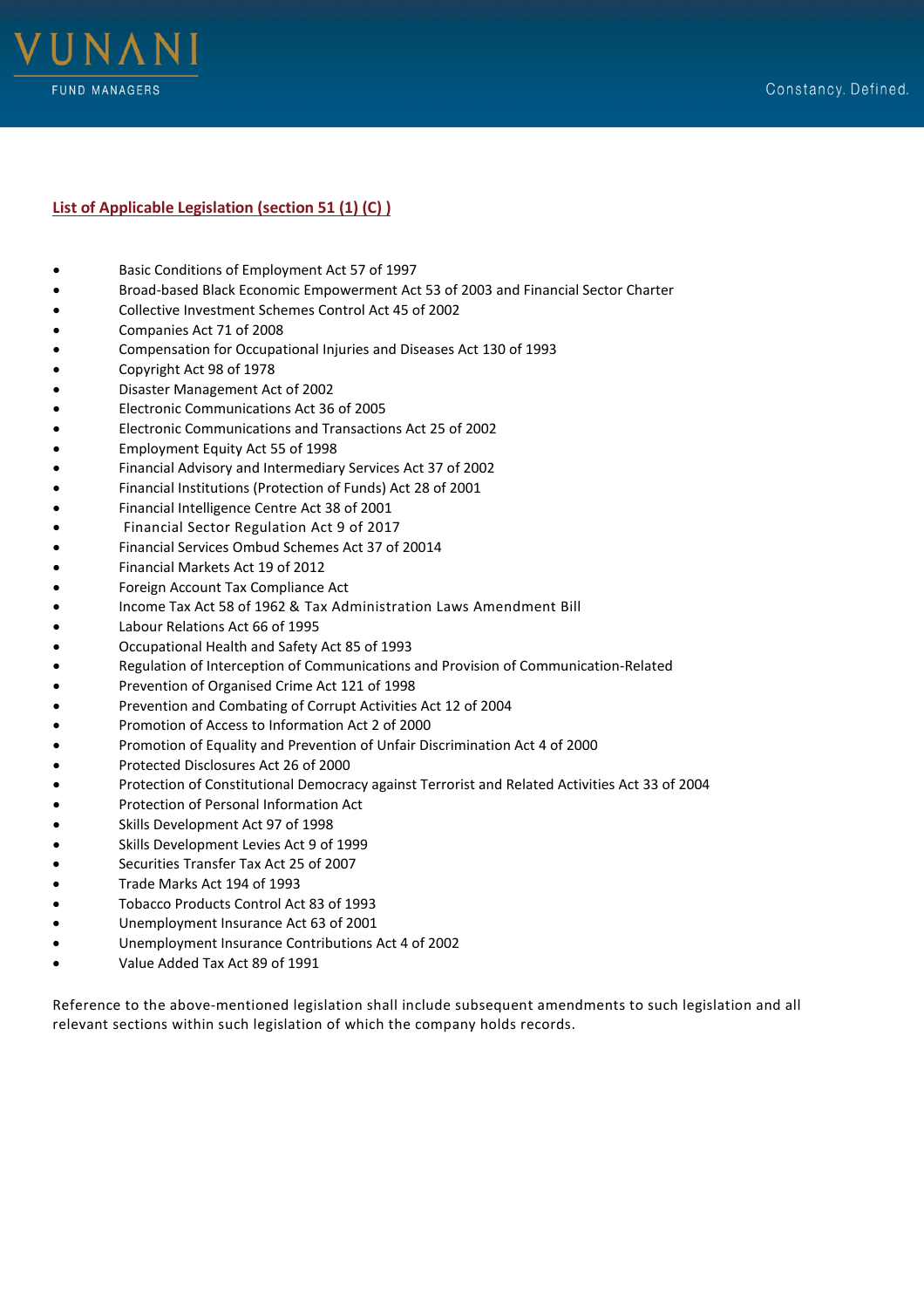

# <span id="page-9-0"></span>**Availability of the Manual**

The manual is available for inspection, on reasonable prior notice, at the office of the company free of charge. A copy is available on Vunani Fund Managers' website: www.vunanifm.co.za.

# <span id="page-9-1"></span>**Approval**

Signed on behalf of the Company.

**SNOWY MASAKALE CHIEF EXECTUTIVE OFFICER**

\_\_\_\_\_\_\_\_\_\_\_\_\_\_\_\_\_\_\_\_\_\_\_\_\_\_\_ Date: 30.06.2021

**KIRSTEN ELVIN-JENSEN PAIA HEAD AND INFORMANTION OFFICER**

\_\_\_\_\_\_\_\_\_\_\_\_\_\_\_\_\_\_\_\_\_\_\_\_\_\_\_\_ Date: 30.06.2021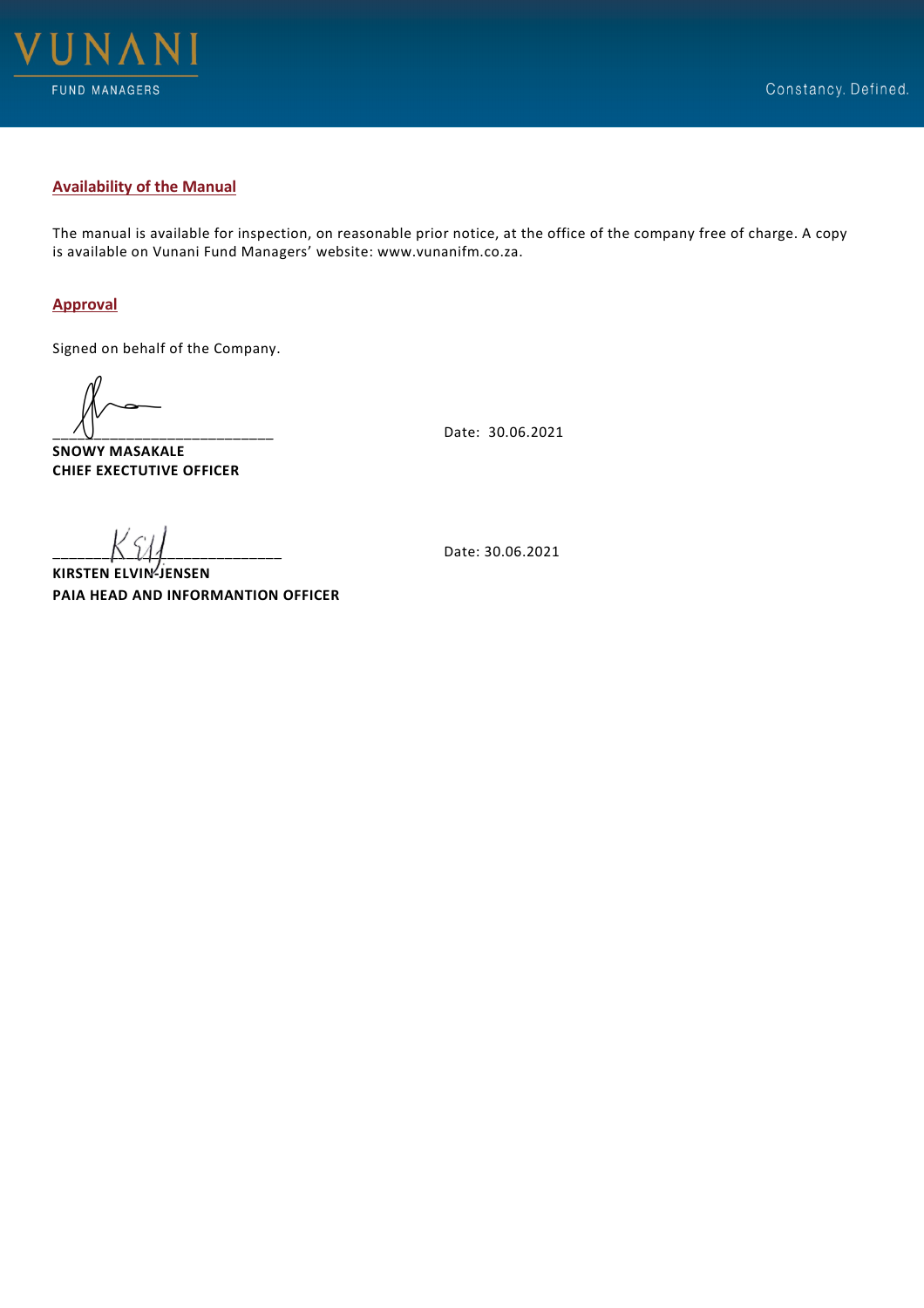

# **APPENDIX 1: PRESCRIBED FORM TO BE COMPLETED BY REQUESTER**

# <span id="page-10-0"></span>**PRESCRIBED FORM TO BE COMPLETED BY A REQUESTER**

# **REQUEST FOR ACCESS TO RECORDS OF PRIVATE BODY**

(Section 53(1) of the Promotion of Access to Information Act, No 2 of 2000) (Regulation 10)

#### **A. Particulars of private body**

The Information Officer: 6th Floor, Letterstedt House Newlands-on-Main Newlands 7700

E-mail: [info@vunanifm.co.za](mailto:info@vunanifm.co.za) / compliance@vunanifm.co.za

# **B. Particulars of Person requesting access to the record**

(a) The particulars of the person who requests access to the record must be given below. (b) The address and e-mail /or fax number in the Republic to which the information is to be sent must be given. (c) Proof of the capacity in which the request is made, if applicable, must be attached.

\_\_\_\_\_\_\_\_\_\_\_\_\_\_\_\_\_\_\_\_\_\_\_\_\_\_\_\_\_\_\_\_\_\_\_\_\_\_\_\_\_\_\_\_\_\_\_\_\_\_\_\_\_\_\_\_\_\_\_\_\_\_\_\_\_\_\_\_\_\_\_\_\_\_\_

Full Name and Surname:

Identity Number:

Postal Address:

Telephone Number: Cell phone Number: E-mail address:

Capacity in which request is made, when made on behalf of another person: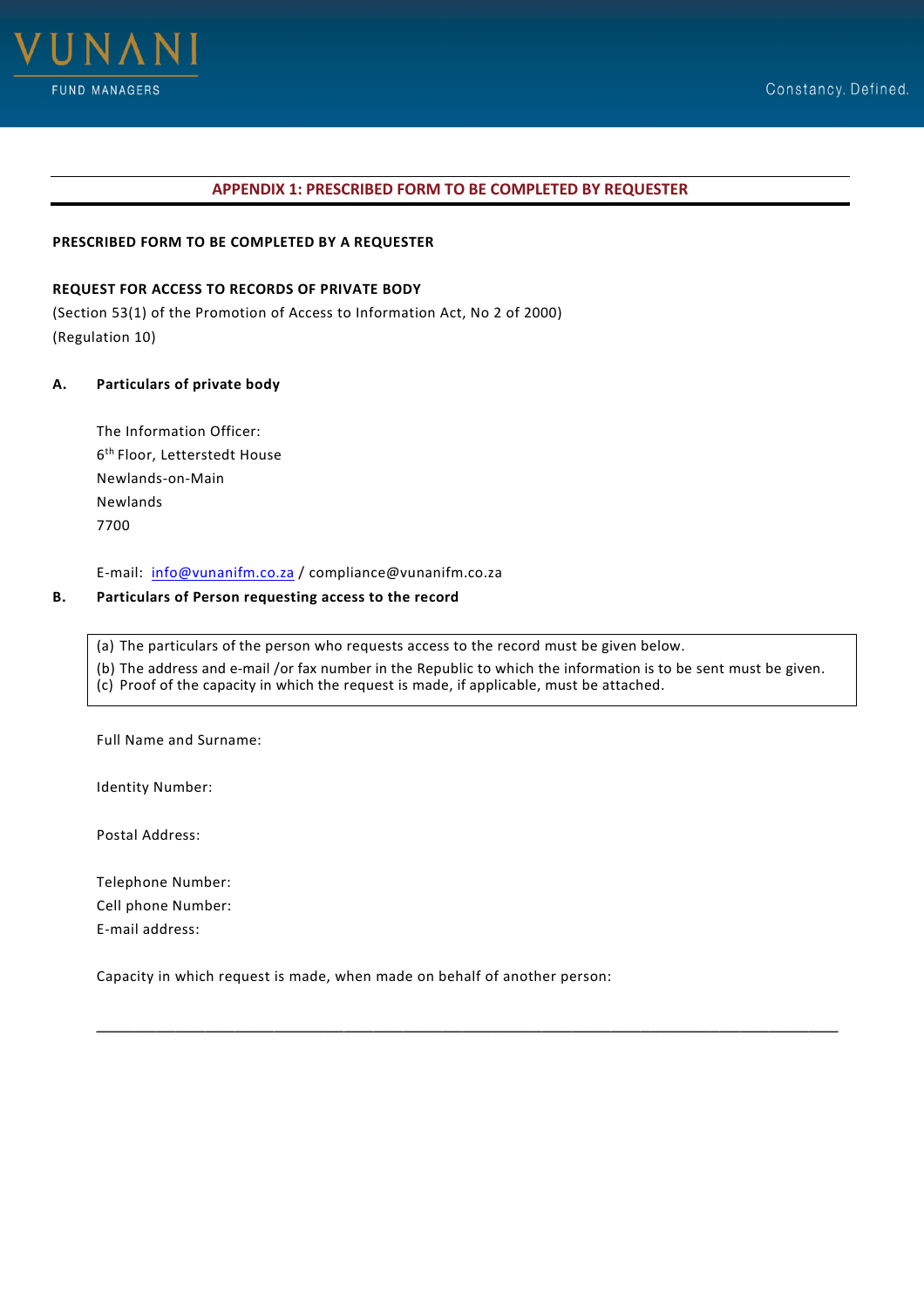



# **C. Particulars of person on whose behalf request is made:**

This section must be completed *ONLY if* a request *for information is* made on behalf of *another* person.

Full names and Surname: Identity Number:

# **D. Particulars of Record:**

a) Provide full particulars of the record to which access is requested, including the reference number if that is known to you, to enable the record to be located.

…………………………………………………………………………………………………………………………………………………………………………………

…………………………………………………………………………………………………………………………………………………………………………………

………………………………………………………………………………………………………………………………………………………………………………..

………………………………………………………………………………………………………………………………………………………………………………..

- b) If the provided space is inadequate, please continue on a separate page and attach it to this form.
- c) The requester must sign all the additional pages
- 1. Description of the Record or relevant part of the record:

2. Reference number, if available:

3. Any further particulars of record:

# **E Fees**

| a) | A request for access to a record, other than a record containing personal information about yourself, |
|----|-------------------------------------------------------------------------------------------------------|
|    | will be processed only after a request fee has been paid.                                             |
| b) | You will be <i>notified of</i> the amount required to be paid as the request fee.                     |
| C) | The fee payable for access to a record depends on the form in which access is required and the        |
|    | reasonable time required to search for and prepare a record.                                          |
| d) | If you qualify for exemption of the payment of any fee, please state the reason for exemption.        |
|    |                                                                                                       |

Reason for exemption from payment of fees: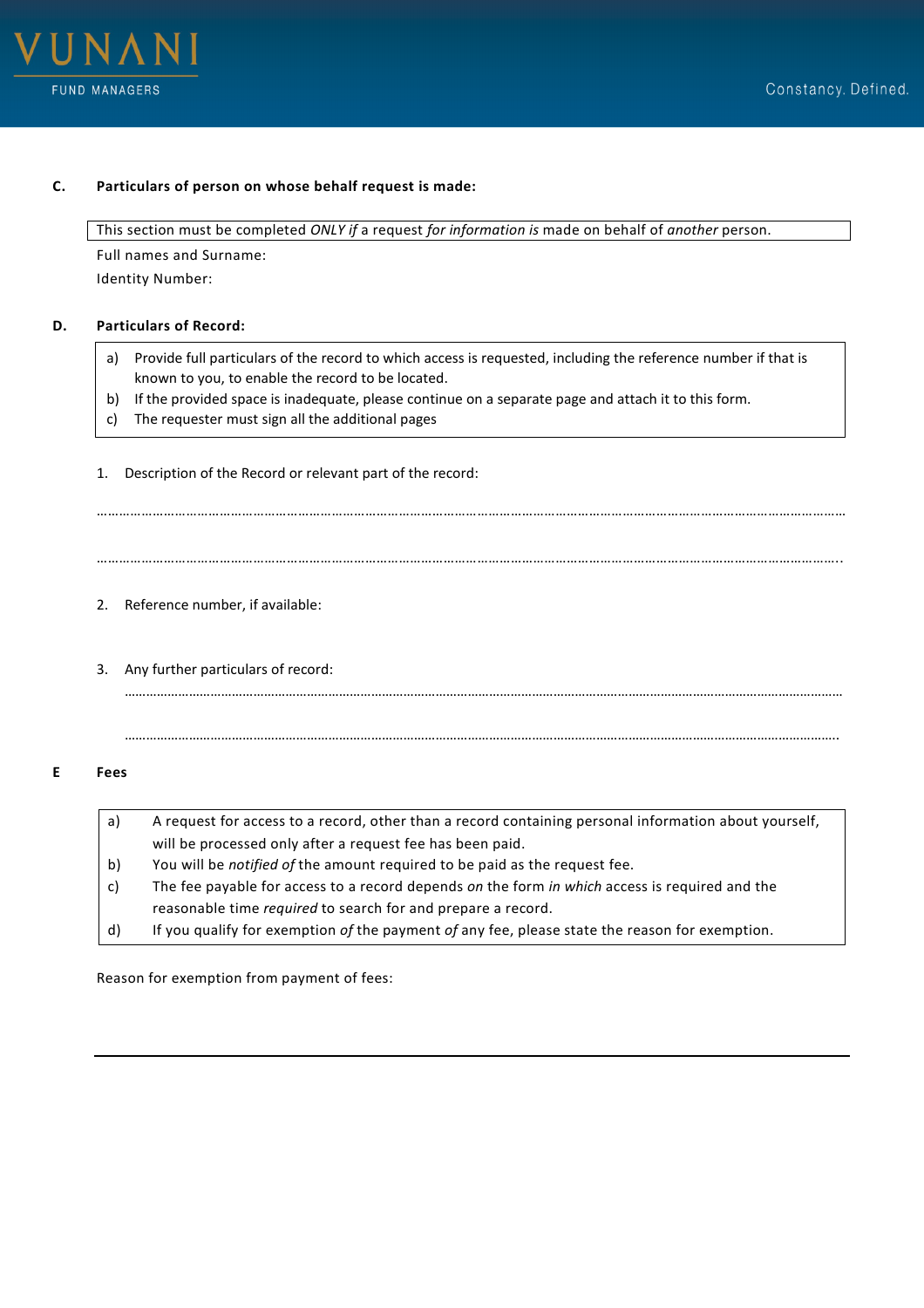

# **F. Form of access to record**

If you are prevented by a disability to read, view or listen to the record in the form of access provided for in 1 to 4 hereunder, state your disability and indicate in which form the record is required.

| Disability:                                                                                                                      | Form in which record is required |  |  |
|----------------------------------------------------------------------------------------------------------------------------------|----------------------------------|--|--|
| Form in which record is required:                                                                                                |                                  |  |  |
| Mark the appropriate box with an X.                                                                                              |                                  |  |  |
|                                                                                                                                  |                                  |  |  |
| NOTES:                                                                                                                           |                                  |  |  |
| Compliance with your request in the specified form may depend on the form in which the record is<br>(a)<br>available.            |                                  |  |  |
| (b) Access in the form requested may be refused in certain circumstances. In such a case you will be informed                    |                                  |  |  |
| if access will be granted in another form.                                                                                       |                                  |  |  |
| The fee payable for access for the record, if any, will be determined partly by the form in which access is<br>(C)<br>requested. |                                  |  |  |

| 1. If the record is in written or printed form: |                                                                                                                   |                             |                                                               |  |                                                                                               |  |
|-------------------------------------------------|-------------------------------------------------------------------------------------------------------------------|-----------------------------|---------------------------------------------------------------|--|-----------------------------------------------------------------------------------------------|--|
|                                                 | copy of record                                                                                                    |                             | inspection of record                                          |  |                                                                                               |  |
|                                                 | 2. If record consists of visual images                                                                            |                             |                                                               |  |                                                                                               |  |
|                                                 |                                                                                                                   |                             |                                                               |  | this includes photographs, slides, video recordings, computer-generated images, sketches, etc |  |
|                                                 | view the images                                                                                                   |                             | copy of the images                                            |  | transcription of the images                                                                   |  |
|                                                 | 3. If record consists of recorded words or information which can be reproduced in                                 |                             |                                                               |  |                                                                                               |  |
| sound:                                          |                                                                                                                   |                             |                                                               |  |                                                                                               |  |
|                                                 | listen to the soundtrack                                                                                          | transcription of soundtrack |                                                               |  |                                                                                               |  |
|                                                 | audio cassette                                                                                                    |                             | written or printed document                                   |  |                                                                                               |  |
|                                                 | 4. If record is held on computer or in an electronic or machine-readable form:                                    |                             |                                                               |  |                                                                                               |  |
|                                                 | printed copy of record                                                                                            |                             | printed copy of<br>information<br>derived from the<br>record" |  | copy in computer readable form                                                                |  |
|                                                 | <b>Manner of Access</b><br>If you request a copy or transcript of a recording (above), do you wish the copy to be |                             |                                                               |  |                                                                                               |  |